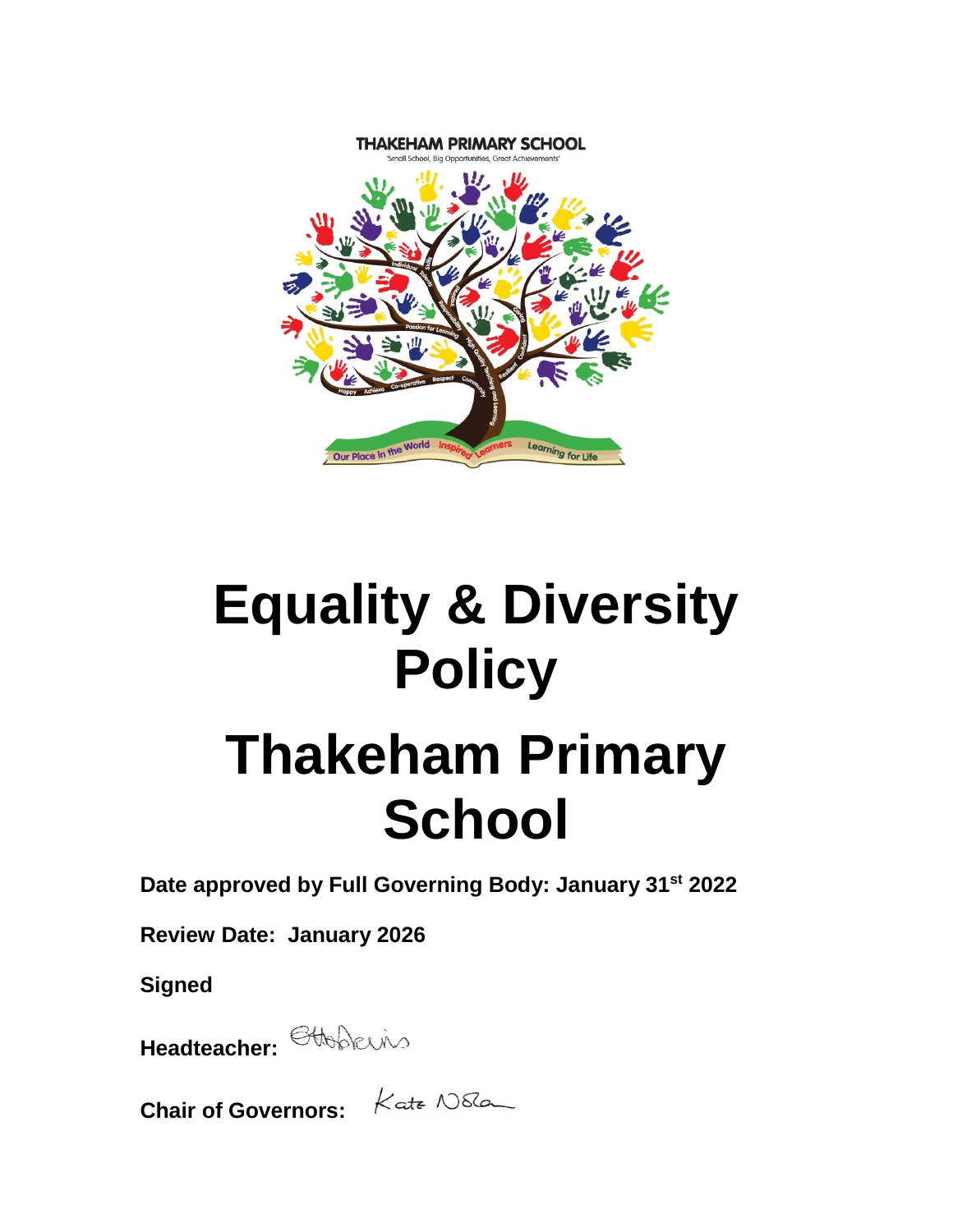### **1. Aim of Policy**

The aim of this policy is to provide employees with a clear statement about the school's commitment to promoting equality and diversity within employment.

We seek to ensure that our working environment is one that respects and includes everyone regardless of their gender or gender reassignment; marital status (including civil partnership); sexual orientation; race, language, ethnic or national origins and nationality (including citizenship); religious belief; disability and / or medical conditions; age; whether they have dependants; trade union membership status and activity or political views/affiliations.

#### **2. Scope of the Policy**

This policy applies to all employees within the school, regardless of how long they have been employed, their contractual hours and contract type.

#### **Definitions**

For us "equality" is about opportunity, access, participation and contribution on a fair and equal footing and providing a framework for this to happen.

The term "diversity" acknowledges there are differences between people and the school values and respects the variety of backgrounds, perspectives, values and beliefs of its employees.

#### **3. Public Sector Equality Duty**

The Equality Act 2010 places a statutory duty on the school to have due regard to the need to:

- Eliminate unlawful discrimination, harassment and victimisation;
- Advance equality of opportunity; and
- Foster good relations between people from different groups.

Please click on this link to see Department for Education advice for Schools. [DfE Equality Act 2010 -](http://www.education.gov.uk/aboutdfe/policiesandprocedures/equalityanddiversity/a0064570/the-equality-act-2010) Guidance for Schools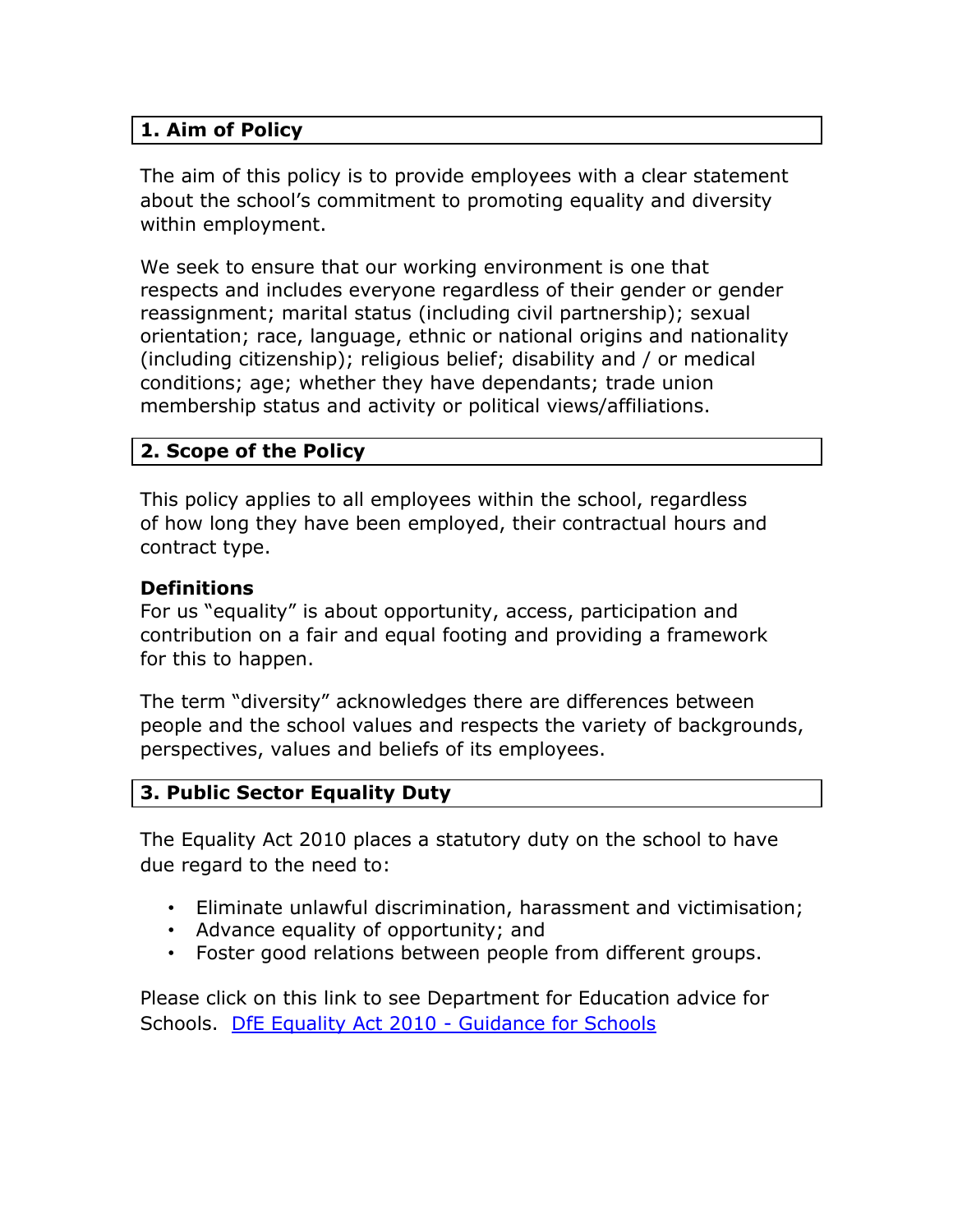### **4. Links to other Policies**

The Model Behaviour at Work policy sets out how we expect employees to behave toward one another and outlines the framework for addressing issues that are raised.

The WSCC Standards of Conduct sets out the expected standards of behaviour and conduct for all employees.

All the policies mentioned above can be accessed via West Sussex Services for Schools.

#### **5. Guiding Principles**

- We are committed to providing equality of opportunity for all by eliminating discrimination. We will do this by ensuring that our practices reflect relevant employment legislation and good practice. Our employment decisions are based upon job related, objective criteria.
- We are committed to having a workforce that reflects the diversity within our community where everyone is treated with dignity and respect.

#### **6. Employee Responsibilities**

All employees, irrespective of their role, have a personal responsibility to comply with this policy, associated policies and to abide by the Equality Act 2010, in dealing with each other, managing staff and in their relationships with children, parents, carers, governors and other stakeholders.

In particular, employees, must not:

- discriminate against colleagues, other workers, job applicants, children, parents, carers, governors or other stakeholders;
- bully or harass colleagues, other workers, job applicants, children, parents, carers, governors or other stakeholders;
- encourage or try to encourage another person to treat others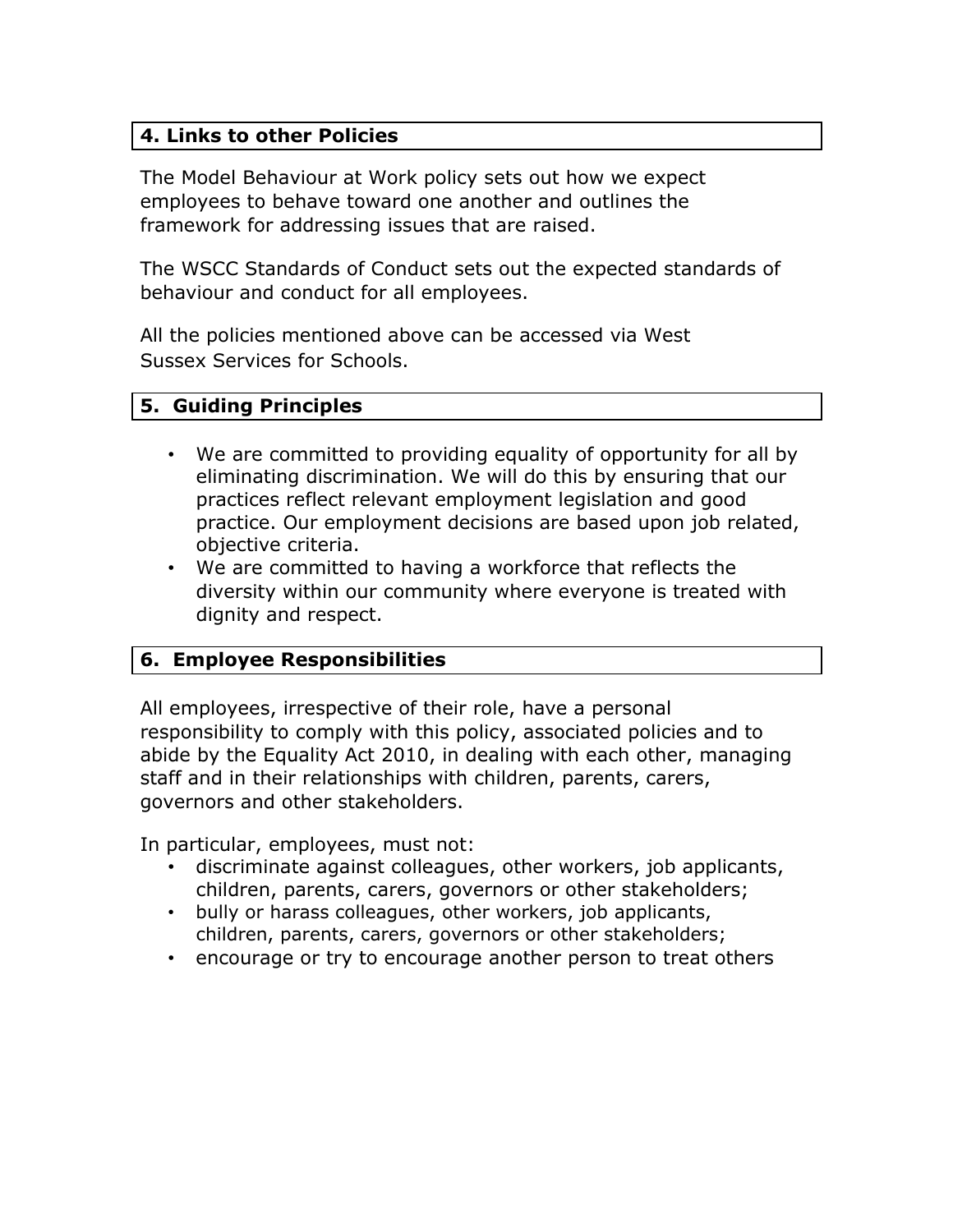unfairly or to practice unlawful discrimination;

• victimise people who have made allegations or complaints of discrimination or who have provided information about such discrimination.

We will not tolerate any of the above behaviours. Where employees commit an act of unjustified or unlawful discrimination, or allow discrimination to occur without taking appropriate action, then they could be liable to a claim being brought against them as an individual, for example at an Employment Tribunal. The employee could also be liable to disciplinary action for a breach of the County Council's Standards of Conduct, which could result in dismissal.

For more detailed information please see the following documents:

- WSCC Standards of Conduct Model Behaviour in the Workplace Policy
- Definitions of bullying, harassment and victimisation
- Types of discrimination

# **7. Employer Commitment**

We will carry out the following activities in order to demonstrate our commitment to equality and diversity, and also to fulfil our legal responsibilities.

# **7a. Employment Policies**

We will ensure that our employment policies, practices and associated guidance are fair to all by undertaking an equality analysis when we carry out employee related projects, policy developments and reviews. All of our policies, associated guidance and procedures are available to view and download from West Sussex Services for Schools.

We will monitor the implementation of these policies to ensure that they remain fair in practice and that any barriers to and within employment are removed.

#### **7b. Consultation**

We have consultation arrangements with a number of trade unions and professional associations.

# **7c. Staff Groups**

There are three work-related interest groups organised by West